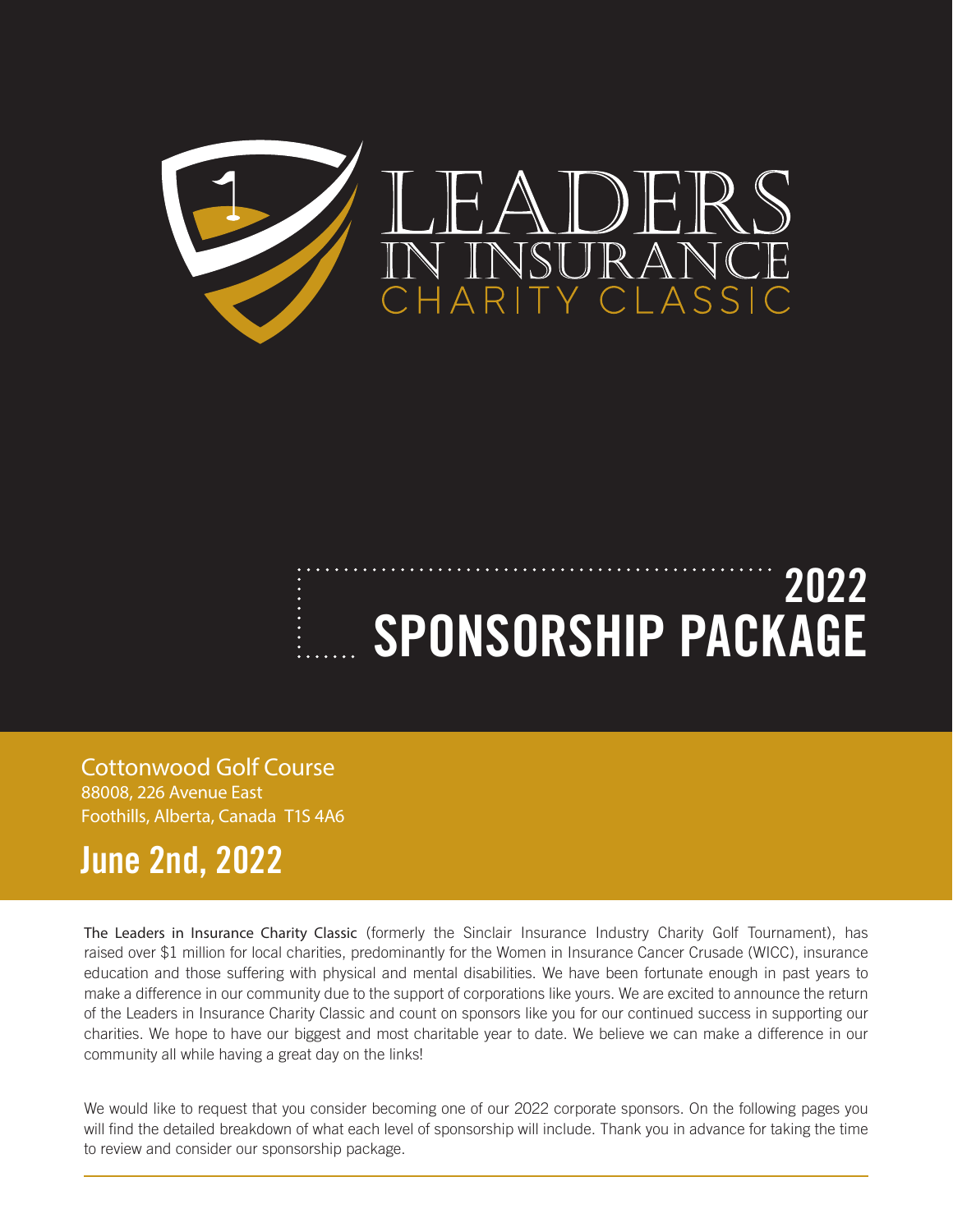# Title Sponsorships

|                                                                                           | <b>PLATINUM</b><br>\$10,000<br>(2 Available) | <b>GOLD</b><br>\$5,000<br>(5 Available) | <b>SILVER</b><br>\$3,000<br>(5 Available) | <b>BRONZE</b><br>\$2,000<br>(5 Available) |
|-------------------------------------------------------------------------------------------|----------------------------------------------|-----------------------------------------|-------------------------------------------|-------------------------------------------|
| Foursome<br>$-$ \$1,100 value                                                             | 3                                            | $\overline{2}$                          | 1                                         |                                           |
| Opportunity to play with a<br><b>Chair member</b>                                         | ✓                                            |                                         |                                           |                                           |
| Platinum hole sponsorship<br>$-$ \$750 value                                              |                                              |                                         |                                           | ✓                                         |
| <b>Digital</b><br>- website<br>- social media mentions<br>- logo in communications        | $\checkmark$                                 | ✓                                       | ✓                                         | ✓                                         |
| On-site<br>- advertising pieces and signage<br>- program<br>- opportunity to bring banner | ✓<br>banner at tournament                    | $\checkmark$<br>banner at tournament    |                                           | ✓                                         |

# Additional

#### Cart Sponsor | \$3000

- Signage on each player cart
- Mention and logo on Facebook, LinkedIn, and Twitter leading up to the tournament

#### Beverage Sponsor | \$2500

- Logo on ticket and at bar
- Logo on tournament website
- Mention and logo on Facebook, LinkedIn, and Twitter leading up to the tournament
- Logo on each document sent to golfers and other sponsors
- Logo on onsite advertising pieces
- Logo in program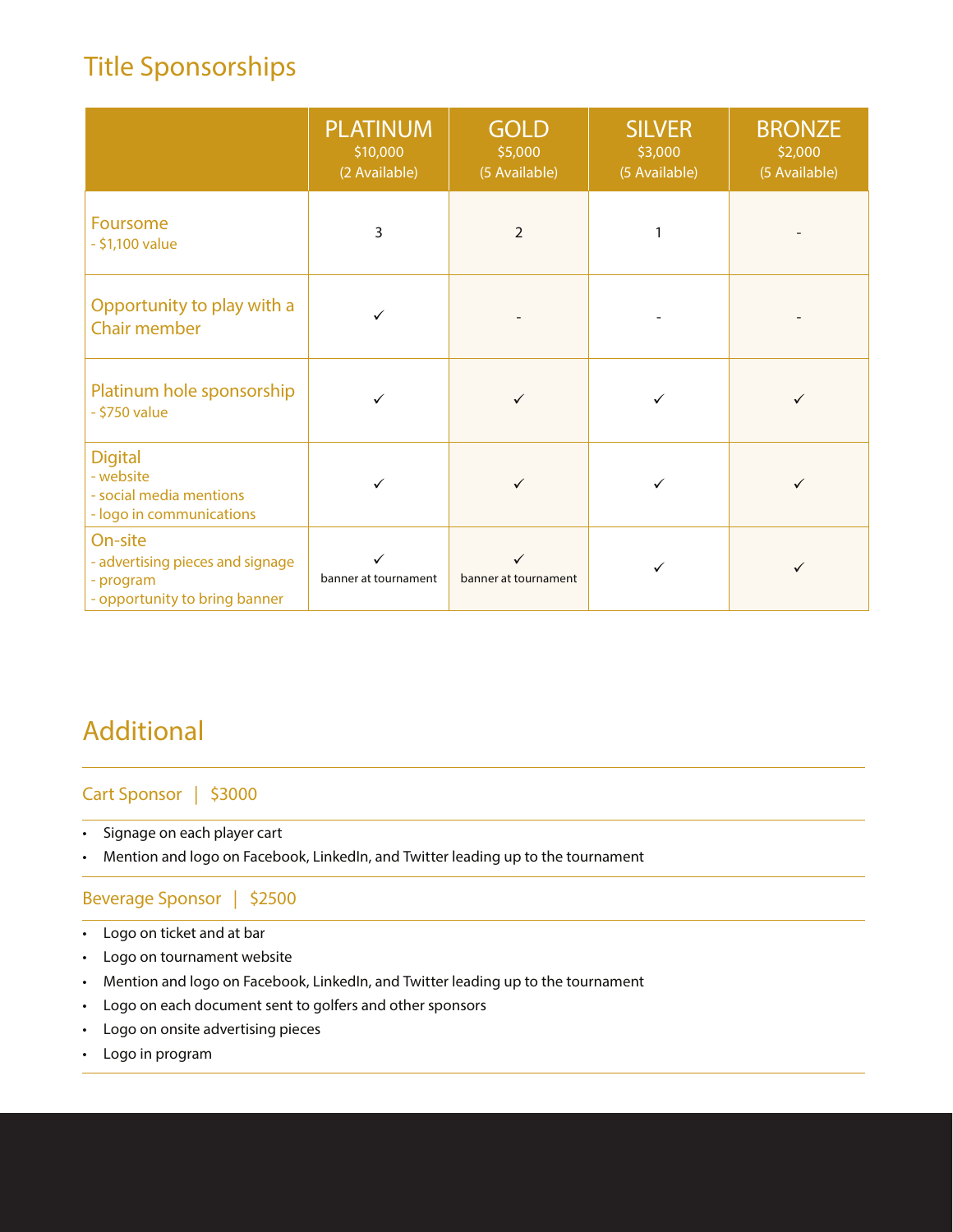#### Registration Hour Sponsor – June 2nd - | \$1000

- Opportunity for sponsorship tent with swag giveaway
- Logo on website
- Mention and logo on social media
- Logo in program

#### Platinum Hole Sponsor | \$750

- Corrugated plastic sign at a designated hole
- Mention and logo on Facebook, LinkedIn, and Twitter leading up to the tournament
- Mention in program
- Sponsor hosted with option to have games, giveaways, and contests (subject to tournament approval)

Hole Sponsor | \$500

- Corrugated plastic sign at a designated hole
- Mention and logo on Facebook, LinkedIn, and Twitter leading up to the tournament
- Mention in program

#### Hole-in-One Sponsor | \$500

- Recognition on hole
- Logo on tournament website
- Mention and logo on Facebook, LinkedIn, and Twitter leading up to the tournament
- Logo on each document sent to golfers and other sponsors
- Logo on on-site advertising pieces
- Logo in program

#### In-Kind Donations

- Name listed as sponsor in program and on-site signage
- Accepting small items for guest gift bags
- Accepting items priced over \$50, gift cards (multiples of \$50 to \$250 most welcome) to be included in Mystery Box raffle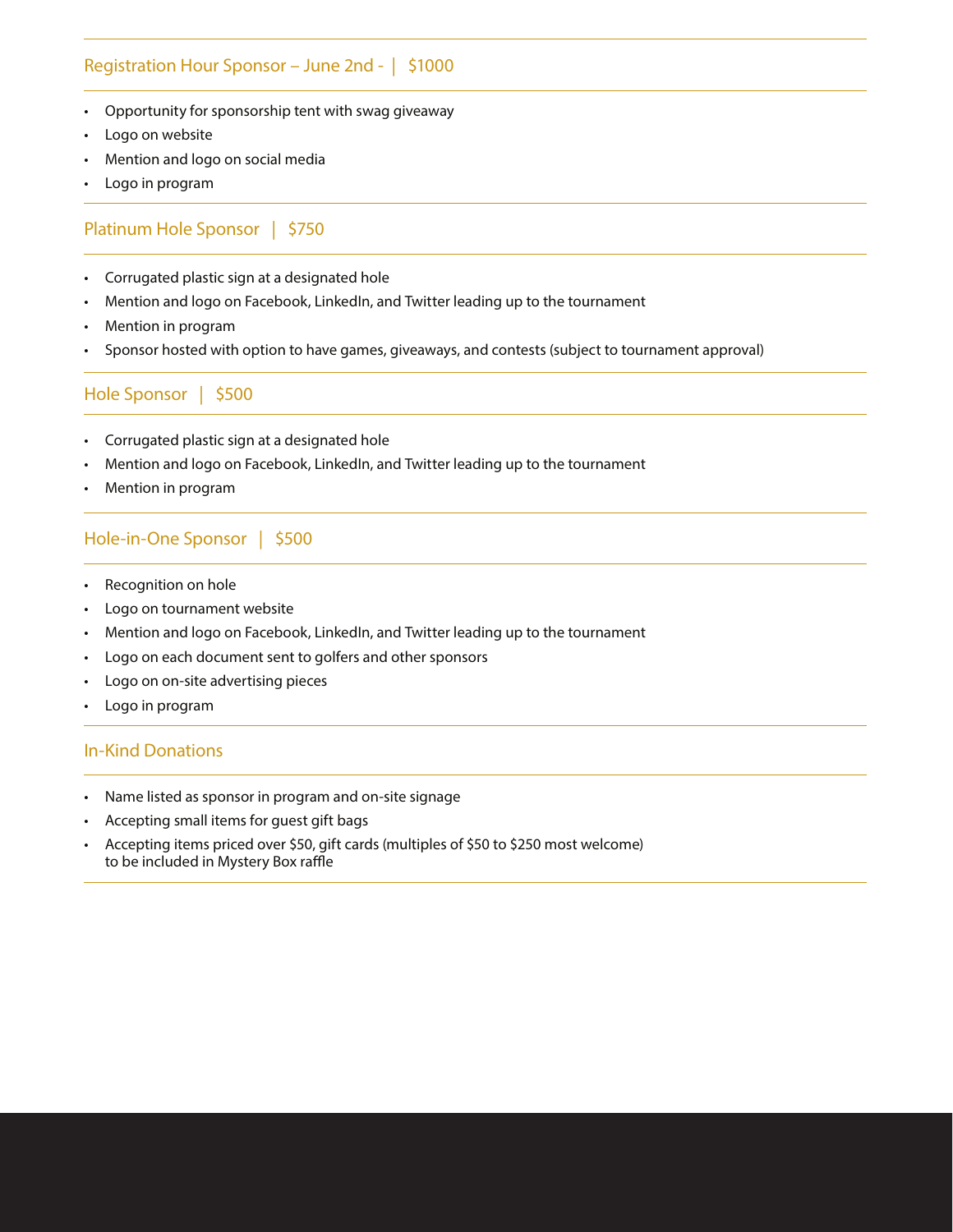### Conclusion

If you have any questions pertaining to the above sponsorship opportunities, or questions on the Leaders in Insurance Charity Classic please contact info@leadersclassic.ca

We will be in touch to discuss your potential sponsorship in the near future. We look forward to your partnership and making this event a great success.

## Sponsorship

Please use the link below or scan our QR code to view and select your sponsorship option. After you have made your selection a member of our team will be in touch with you to discuss next steps.

Sponsorship Options 2022

Cheques to be made payable to:

Leaders in Insurance Charity Classic Attn: Jeanetta Hardie Suite 800 – 1331 Macleod Trail SE Calgary, Alberta T2G 0K3